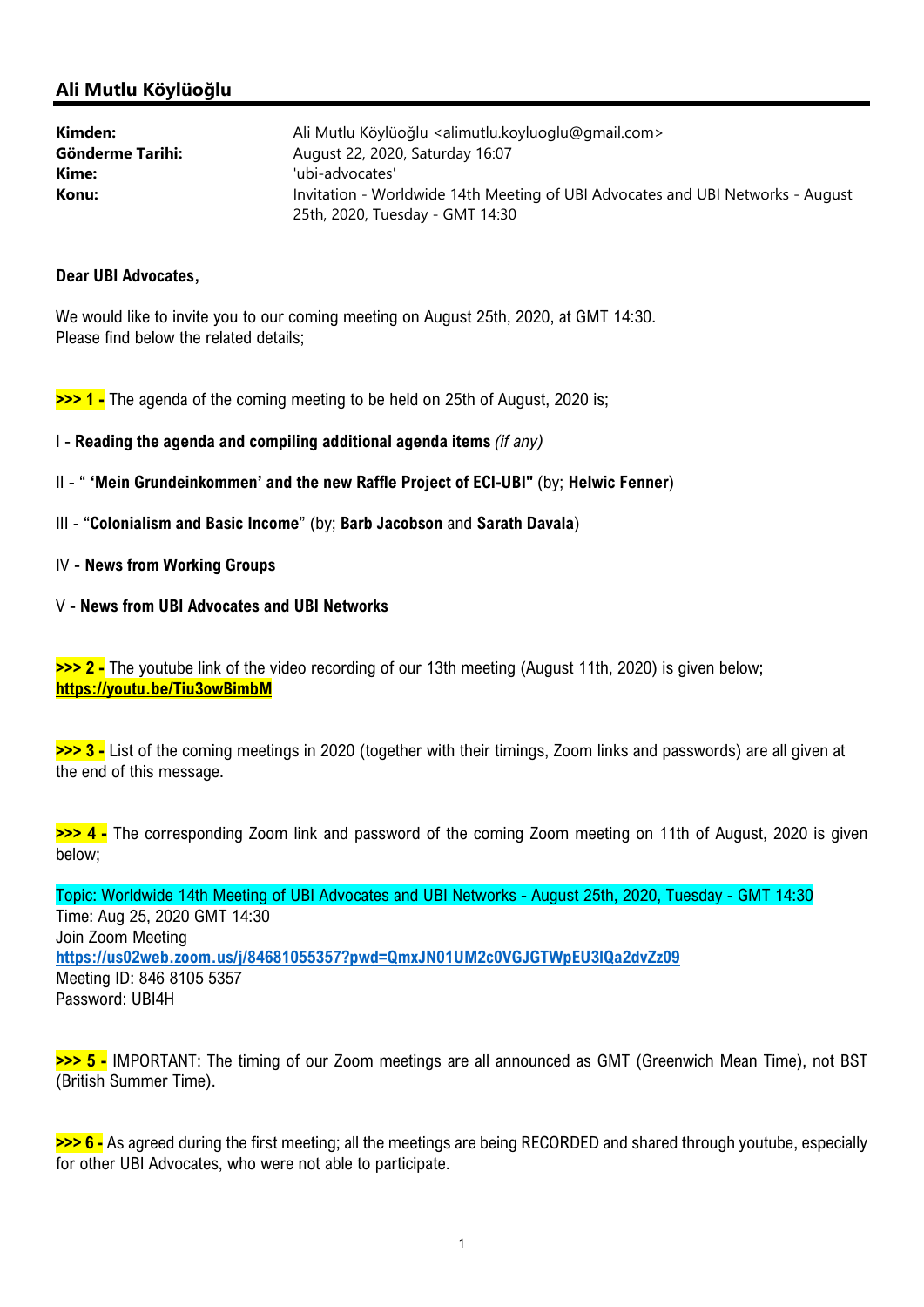Looking forward to see you and hear your contributions, Best wishes and regards,

Ali Mutlu Köylüoğlu CITIZEN'S BASIC INCOME Research Development Culture and Dissemination Society alimutlu.koyluoglu@gmail.com +90-532-314 95 20

>>> List of the coming meetings in 2020 : (together with their timings, Zoom links and passwords)

[Starting by June 2020; our meetings will be held on the second and fourth Tuesdays of each month, at GMT 14:30.]

Topic: Worldwide 14th Meeting of UBI Advocates and UBI Networks - August 25th, 2020, Tuesday - GMT 14:30 Time: Aug 25, 2020 GMT 14:30 Join Zoom Meeting https://us02web.zoom.us/j/84681055357?pwd=QmxJN01UM2c0VGJGTWpEU3lQa2dvZz09 Meeting ID: 846 8105 5357 Password: UBI4H

Topic: Worldwide 15th Meeting of UBI Advocates and UBI Networks - September 8th, 2020, Tuesday - GMT 14:30 Time: Sep 8, 2020 GMT 14:30 Join Zoom Meeting https://us02web.zoom.us/j/85784609488?pwd=REtrS3lFRWxHVHBTY2RlRzlJSWdvdz09 Meeting ID: 857 8460 9488 Password: UBI4H

Topic: Worldwide 16th Meeting of UBI Advocates and UBI Networks - September 22nd, 2020, Tuesday - GMT 14:30 Time: Sep 22, 2020 GMT 14:30 Join Zoom Meeting https://us02web.zoom.us/j/86208766540?pwd=NENWQTdpQ0M1dTNhRjAwMmZ4cWdBZz09 Meeting ID: 862 0876 6540 Password: UBI4H

Topic: Worldwide 17th Meeting of UBI Advocates and UBI Networks - October 13th, 2020, Tuesday - GMT 14:30 Time: Oct 13, 2020 GMT 14:30 Join Zoom Meeting https://us02web.zoom.us/j/87324175609?pwd=Z2JKZ01uek40QjFDL1lOMXEwcUZ1UT09 Meeting ID: 873 2417 5609 Password: UBI4H

Topic: Worldwide 18th Meeting of UBI Advocates and UBI Networks - October 27th, 2020, Tuesday - GMT 14:30 Time: Oct 27, 2020 GMT 14:30 Join Zoom Meeting https://us02web.zoom.us/j/88138441484?pwd=Y2FWRUg3dkh3L3NNQ3V0SllJczFLUT09 Meeting ID: 881 3844 1484 Password: UBI4H

Topic: Worldwide 19th Meeting of UBI Advocates and UBI Networks - November 10th, 2020, Tuesday - GMT 14:30 Time: Nov 10, 2020 GMT 14:30 Join Zoom Meeting https://us02web.zoom.us/j/82876773469?pwd=Z0MxYnNHTXRjTTJOTjVkRnAvZGgwUT09 Meeting ID: 828 7677 3469 Password: UBI4H

Topic: Worldwide 20th Meeting of UBI Advocates and UBI Networks - November 24th, 2020, Tuesday - GMT 14:30